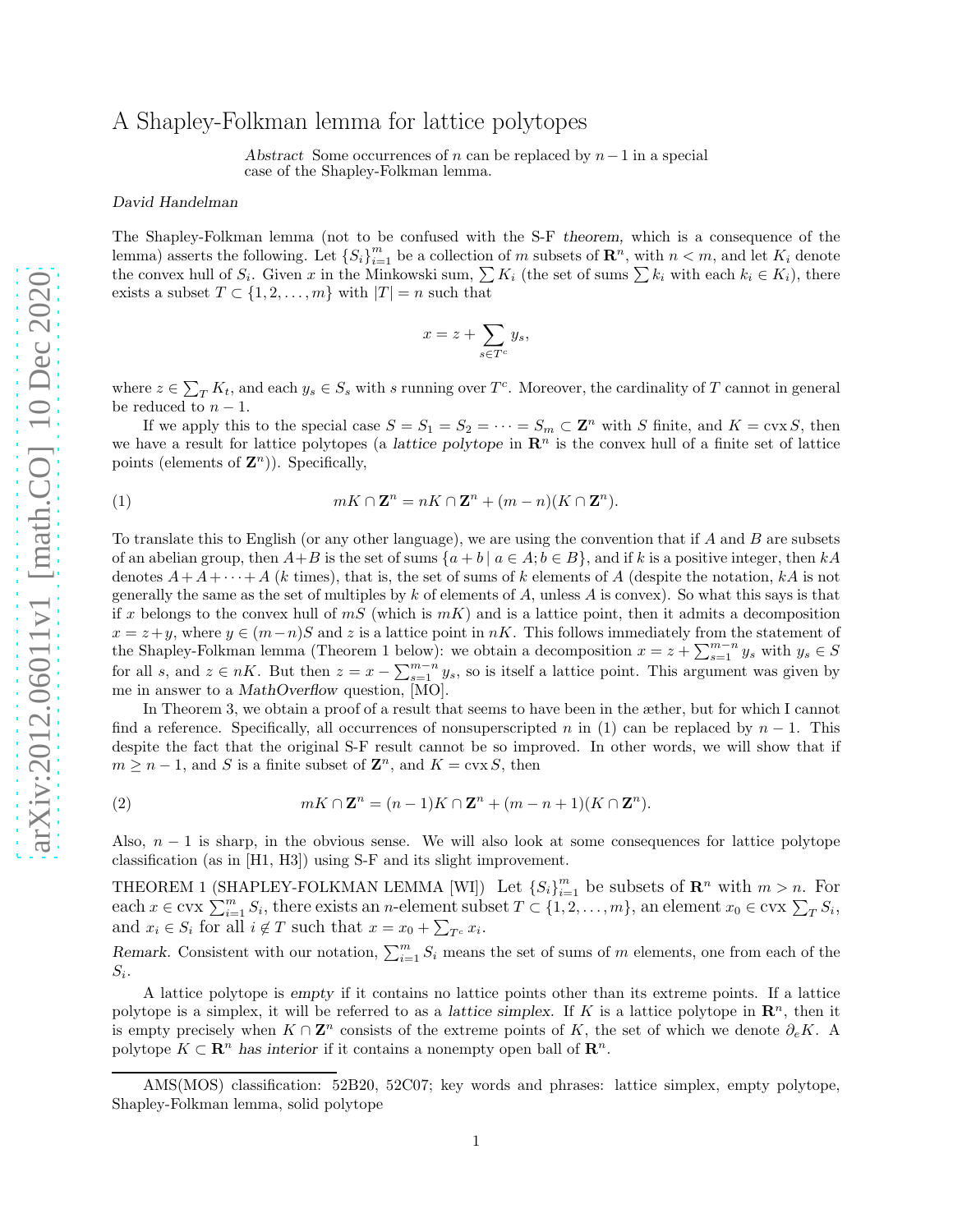LEMMA 2 Let  $K \subset \mathbb{R}^n$  be an empty lattice simplex, and suppose that  $n \geq 2$ . Then for all  $x \in nK \cap \mathbb{Z}^n$ , there exists  $z \in K \cap \mathbb{Z}^n$  such that  $x - z \in (n-1)K$ .

Remark. Alternatively,  $nK \cap \mathbf{Z}^n = (n-1)K \cap \mathbf{Z}^n + K \cap \mathbf{Z}^n$ .

Proof. We reduce immediately to the case that K contain interior (that is, K has  $n+1$  extreme points) by reducing to the affine span. By translation, we may assume the extreme points are  $\{v_1, v_2, \ldots, v_n; 0\}$ . Write  $x = \sum \alpha_i v_i$  with  $0 \le \alpha_i$  for all  $i = 1, 2, ..., n$  and  $\sum \alpha_i \le n$ . If  $\sum \alpha_i \le n - 1$ , then  $z = 0$  will suffice.

So we may assume that  $\sum \alpha_i > n - 1$ . If any of the  $\alpha_i$  are at least as large as 1, then we can take z to be the corresponding  $v_i$ . So may assume that all  $\alpha_i$  are less than 1.

Set  $y = \sum (1 - \alpha_i)v_i$ . As  $\sum (1 - \alpha_i) = n - \sum \alpha_i < 1$ , we have that  $y \in K$ . Since  $x + y = \sum v_i \in \mathbb{Z}^n$ , we have that  $y \in \mathbf{Z}^n$ . Hence  $y \in K \cap \mathbf{Z}^n = \partial_e \overline{K}$ . Thus y is one of the extreme points, say  $v_j$ . But the barycentric decomposition is unique (since K is a simplex), and thus  $\alpha_i = 0$  and all the other  $\alpha_i$  are 1. This entails  $\sum \alpha_i = n - 1$ , a contradiction.

THEOREM 3 Let K be a lattice polytope in  $\mathbb{R}^n$ , and let  $m \geq n-1$  be an integer. For all  $x \in mK \cap \mathbb{Z}^n$ , there exist  $x_j \in K \cap \mathbb{Z}^n$ ,  $j = 1, 2, ..., m - n + 1$  and  $x_0 \in (n-1)K \cap \mathbb{Z}^n$  such that  $x = \sum_{j=0}^{m-n+1} x_j.$ 

Remark. Alternatively,  $mK \cap \mathbf{Z}^n = (n-1)K \cap \mathbf{Z}^n + (m-n+1)(K \cap \mathbf{Z}^n)$ .

Proof. Let  $S = K \cap \mathbb{Z}^n$ , so that  $K = \text{cvx } S$ . The argument given in the second paragraph of this paper yields, via the S-F lemma, that if  $x \in mK$ , there is a decomposition  $x = z + \sum_{1}^{m-n} y_s$  where  $z \in nK \cap \mathbb{Z}^n$ and all  $y_s \in S$ . Hence it suffices to prove the result in the special case that  $m = n$ , i.e.,  $x \in nK \cap \mathbb{Z}^n$  entails there exists  $x_1 \in K \cap \mathbb{Z}^n$  such that  $x - x_1 \in (n-1)K \cap \mathbb{Z}^n$ .

To this end, we may triangulate K by empty n-simplices in the obvious way; so  $K = \bigcup K_{\alpha}$  where each  $K_{\alpha}$  is an empty n-simplex. Then  $x/n \in K$ , so there exists  $\alpha$  such that  $x/n \in K_{\alpha}$ , and so  $x \in nK_{\alpha} \cap \mathbb{Z}^n$ . By Theorem 3, we can decompose  $x = x_1 + z$  where  $x_1 \in K_\alpha \cap \mathbb{Z}^n$  and  $z \in (n-1)K_\alpha \subset (n-1)K$ . As z is a difference of lattice points,  $z \in \mathbb{Z}^n$  as well, and we are done.

This is similar to, but not identical with, an old/recent result of Victoria Powers and Bruce Reznick  $[PR]$ , which in connection with quadratic forms, shows that lattice points in 2K can be represented as a sum of distinct lattice points each in K, if  $K = mK'$  for some integer  $m \geq n-1$  and lattice polytope K' ([R] uses projective dimension, so some translation will be necessary).

It is relatively easy to construct examples showing the result is sharp, at least in one sense. In the following,  $e_i$  denotes the *i*th standard column (and we only use the first  $n-1$  of them).

EXAMPLE 4 Let  $n \geq 4$ . Let  $\mathbf{a} = (a(i); d) \in \mathbf{Z}^{1 \times n}$  with  $i = 1, 2, \ldots, n-1$ ;  $0 < a(i) < d$ ; and  $\sum a(i) < d$ . Form  $S = \{0; e_1, e_2, \ldots, e_{n-1}; \mathbf{a}^T\}$  and set  $K = \text{cvx } S$  in  $\mathbf{R}^{n \times 1} = \mathbf{R}^n$ . Then K is a lattice simplex with interior, and the column  $\mathbf{1} = (1, 1, \dots, 1)^T \in \mathbf{Z}^n$  is an element of  $(n-1)K \cap \mathbf{Z}^n$  that cannot be represented in the form  $\sum x_i$  where  $x_i \in (n-2)K \cap \mathbb{Z}^n$ .

Remark. In particular, since  $0 \in K$ , we have  $aK \cap \mathbb{Z}^n \subset bK \cap \mathbb{Z}^n$  whenever  $a \leq b$ . Thus there are no decompositions such as  $nK \cap \mathbf{Z}^n = (n-i)K \cap \mathbf{Z}^n + iK \cap \mathbf{Z}^n$  if  $2 \le i \le n-2$ , or  $(n-1)K \cap \mathbf{Z}^n =$  $(n-2)K \cap \mathbb{Z}^n + K \cap \mathbb{Z}^n$ . This can be rephrased in terms of lattice cones. Form  $\bigcup_{i=1}^{\infty} (iK \cap \mathbb{Z}^n)$ . Then 1 is at atom in this cone (a nonzero minimal element), and it does not belong to any iK for  $i < n - 1$ .

Remark. We can easily arrange that K be empty as well; for example, this holds if  $1 \in \{a(i)\}\$ and the content of the remaining  $a(i)$ s is 1.

Proof. We see that  $\mathbf{1} = \sum (1 - a(i)/d)e_i + a/d$ , and this decomposition (modulo the coefficient of zero) is unique, since K is a simplex. The sum of the coefficients is  $n-1-(\sum a(i)-1)/d > n-2$  (since  $\sum a(i) < d$ ). Thus  $\mathbf{1} \in (n-1)K \setminus (n-2)K$ . We see that if a lattice point in the cone  $\cup_i (iK \cap \mathbf{Z}^n) \subset (\mathbf{Z}^n)^+$  has its bottom coordinate nonzero, then all of its coordinates must be strictly positive. Hence 1 is an atom in the cone, and the result follows from 1 not belonging to any iK with  $i < n - 1$ .

## Local solidity

A lattice polytope K in  $\mathbb{R}^n$  is projectively faithful [H1] if the set of differences  $K \cap \mathbb{Z}^n - K \cap \mathbb{Z}^n$  generates the standard copy of  $\mathbf{Z}^n$  as an abelian group. We say that K is solid (op.cit.) if for all  $m, mK \cap \mathbf{Z}^n = m(K \cap \mathbf{Z}^n)$ (it suffices that this be true for all  $m \leq n-1$ , by an application of Theorem 3).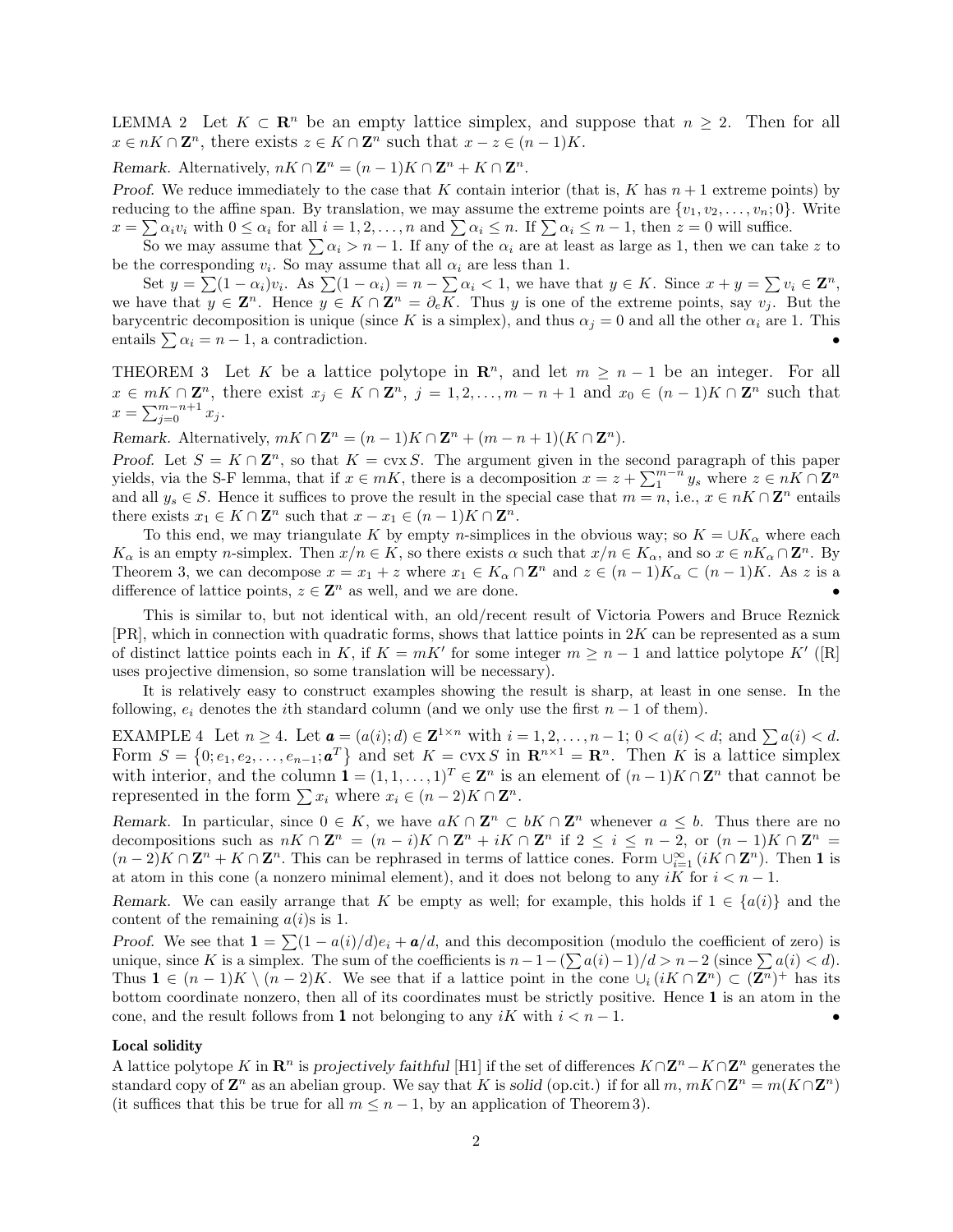Let v be an extreme point of the projectively faithful lattice polytope K, and let  $K_v = K - v$ , that is, translate K so that v goes to 0. Let  $C_v$  denote the lattice cone  $\cup_m m(K_v \cap \mathbf{Z})$ . We say  $C_v$  is unperforated (or normal, or integral, ...) if whenever  $x \in \mathbb{Z}^n$  and there exists a positive integer m such that  $mx \in C_v$ , then  $x \in C_v$  ( $C_v$  has no holes, as a subset of  $\mathbb{Z}^n$ ). If for every extreme point  $v, C_v$  has no holes, then K is locally solid (op.cit.; this corresponds to the toric variety being normal [O]). It is also equivalent to  $R_P$  being integrally closed in its field of fractions, where  $P$  is a Laurent polynomial in  $n$  variables with only positive coefficients, such that  $K \cap \mathbb{Z}^n = \text{Log } P$  [H1; III.2 and III.8A]. In what follows, we adopt the notation of [H1].

LEMMA 5 Let  $K \subset \mathbb{R}^n$  be a projectively faithful lattice polytope. The following are equivalent. (a)  $K$  is locally solid;

- (b) there exists  $m \geq n-1$  such that  $mK \cap \mathbf{Z}^n = m(K \cap \mathbf{Z}^n);$
- (c) for all but finitely many  $m, mK \cap \mathbf{Z}^n = m(K \cap \mathbf{Z}^n)$ .

Proof. (b) implies (c) is an immediate consequence of Theorem 3.

(c) implies (a). Let v be a vertex, and form  $C_v$ ; we may obviously assume  $v = 0$  (only to simplify notation); then  $K \subset 2K \subset 3K \subset \ldots$  If x belongs to the convex hull of  $C_v$ , then  $x \in mK$  for some m. If  $m \geq n-1$ , then  $x \in m(K \cap \mathbb{Z}^n)$  by hypothesis; if  $m < n - 1$ , then  $mK \subset (n - 1)K$ , and so  $x \in (n - 1)(K \cap \mathbb{Z}^n)$ . So in either case,  $x \in C_v$ .

(a) implies (b). We may, as usual, assume that  $0 \in K$ . Form  $R_P$  [H1; section I] where  $P = \sum_{w \in K \cap \mathbf{Z}^d} x^w$ . As K is locally solid, it follows ( $[H1; III.2]$ ) that  $R_P$  is integrally closed in its field of fractions.

Given  $w \in pK \cap \mathbb{Z}^n$ , the element  $x^w/P^p$  is thus integral: by Carathéodory's theorem, there exists an affinely independent subset  ${v(i)}_{i=0}^n$  of  $\partial_e K$  such that  $w = \sum_i \lambda_i v_i$  with  $\lambda_i \geq 0$  for all i, and  $\sum_i \lambda_i = p$ ; from affine independence, it follows that the solution is unique, and since all of  $v_i$  and  $w$  are lattice points, all the  $\lambda_i$  are rational. Hence there exists a positive integer a such that all  $a\lambda_i$  are nonnegative integers (some may be zero). Hence  $(x^w/P^p)^a \in R_P$ , so  $x^w/P^p$  is integral over  $R_P$ .

By [H1; III.2],  $x^w/P^p \in R_P$ . But this entails the existence of a positive integer  $N_w$  such that  $w +$  $N_w(K \cap Z^n) \subset (p + N_w)(K \cap \mathbb{Z}^n)$ , and it follows that this holds with  $N_w$  replaced by any larger integer. Let  $m = p + \max_{w \in mK \cap \mathbb{Z}^n} N_w$ . Then for all  $w \in pK \cap \mathbb{Z}^n$ , we have  $w + m(K \cap \mathbb{Z}^n) \in m(K \cap \mathbb{Z}^n)$ . Now set  $p = n - 1.$ 

Pick  $z \in mK \cap \mathbb{Z}^n$ . We may write  $z = w + (m - (n-1))(K \cap \mathbb{Z}^n)$  by Theorem 3; this yields  $z \in m(K \cap \mathbb{Z}^n)$ immediately.

Two questions Let K be a projectively faithful lattice polytope.

1 If K is locally solid, then is it solid?

2 If  $mK \cap \mathbb{Z}^n = m(K \cap \mathbb{Z}^n)$  for some m such that  $n/2 < m < n-1$ , then is K locally solid?

The first was suggested in [H1; p 35]. For the second, there is a class of weird examples given in [H3; p 180ff]. For every  $n \geq 6$ , there exists a projectively faithful lattice polytope  $K \subset \mathbb{R}^n$  such that  $iK \cap \mathbb{Z}^n = i(K \cap \mathbb{Z}^n)$ for all  $i \leq n/2$ , but for no  $i > n/2$ .

## References

- [H1] D Handelman, Positive polynomials, convex polytopes, and a random walk problem, Lecture Notes in Mathematics 1082 (1986) Springer-Verlag  $133 + x$ .
- [H2] D Handelman, Positive polynomials and product type actions of compact groups, Memoirs of the American Mathematical Society 310 (1985) 79  $+$  xi.
- [H3] D Handelman, Effectiveness of an affine invariant for indecomposable integral polytopes, J Pure & App Algebra 66 (1990) 165–184.
- [MO] D Handelman, https://mathoverflow.net/questions/204200/integer-decomposition-of-dilated-integralpolytopes/321660#321660, MathOverFlow answer.
	- [O] T Oda, Convex bodies and algebraic geometry: An introduction to toric varieties, Ergebnisse der Mathematik und ihrer Grenzgebiete 3, Folge, Band 15, Springer-Verlag, Berlin, Heidelberg, New York, 1988.
- [PR] V Powers & B Reznick, A note on mediated simplices, https://arxiv.org/pdf/1909.11008.pdf
- [Wi] Shapley-Folkman lemma, https://en.wikipedia.org/wiki/Shapley%E2%80%93Folkman lemma, Wikipedia.